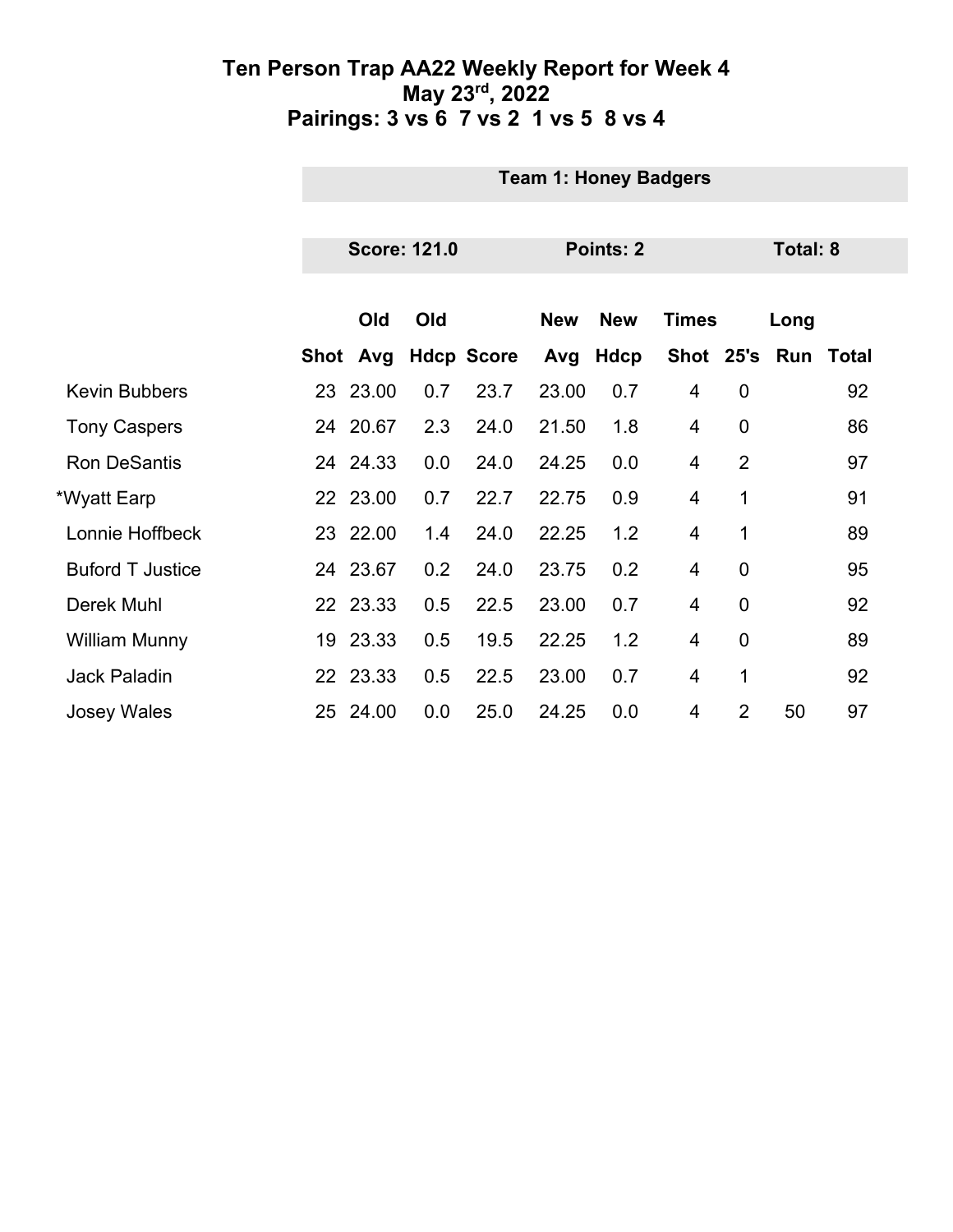|                         | <b>Team 2: Shoot Happens</b> |          |                     |                   |            |            |                |                |                 |                     |  |  |
|-------------------------|------------------------------|----------|---------------------|-------------------|------------|------------|----------------|----------------|-----------------|---------------------|--|--|
|                         |                              |          |                     |                   |            |            |                |                |                 |                     |  |  |
|                         |                              |          | <b>Score: 122.2</b> |                   | Points: 2  |            |                |                | <b>Total: 4</b> |                     |  |  |
|                         |                              |          |                     |                   |            |            |                |                |                 |                     |  |  |
|                         |                              | Old      | Old                 |                   | <b>New</b> | <b>New</b> | <b>Times</b>   |                | Long            |                     |  |  |
|                         |                              | Shot Avg |                     | <b>Hdcp Score</b> |            | Avg Hdcp   |                |                |                 | Shot 25's Run Total |  |  |
| <b>Tom Adair</b>        |                              | 21 23.67 | 0.2                 | 21.2              | 23.00      | 0.7        | $\overline{4}$ | $\mathbf 0$    |                 | 92                  |  |  |
| Dub Armstrong           |                              | 25 20.67 | 2.3                 | 25.0              | 21.75      | 1.6        | $\overline{4}$ | 1              | 25              | 87                  |  |  |
| <b>Kellan Erickson</b>  |                              | 21 23.00 | 0.7                 | 21.7              | 22.50      | 1.1        | $\overline{4}$ | $\overline{0}$ |                 | 90                  |  |  |
| <b>Matt Hill</b>        |                              | 23 23.33 | 0.5                 | 23.5              | 23.25      | 0.5        | 4              | $\mathbf 0$    |                 | 93                  |  |  |
| <b>Eric Howell</b>      |                              | 21 22.33 | 1.2                 | 22.2              | 22.00      | 1.4        | 4              | $\mathbf 0$    |                 | 88                  |  |  |
| <b>CJ Lloyd</b>         |                              | 22 22.00 | 1.4                 | 23.4              | 22.00      | 1.4        | 4              | $\mathbf 0$    |                 | 88                  |  |  |
| Dan Lloyd               |                              | 25 22.00 | 1.4                 | 25.0              | 22.75      | 0.9        | 4              | 1              | 25              | 91                  |  |  |
| Larry Ptasienski        |                              | 23 23.00 | 0.7                 | 23.7              | 23.00      | 0.7        | $\overline{4}$ | 1              |                 | 92                  |  |  |
| <b>Tyler Ptasienski</b> |                              | 21 22.67 | 0.9                 | 21.9              | 22.25      | 1.2        | $\overline{4}$ | $\mathbf 0$    |                 | 89                  |  |  |
| <b>Derrick Sodren</b>   |                              | 25 21.33 | 1.9                 | 25.0              | 22.25      | 1.2        | 4              | 1              | 25              | 89                  |  |  |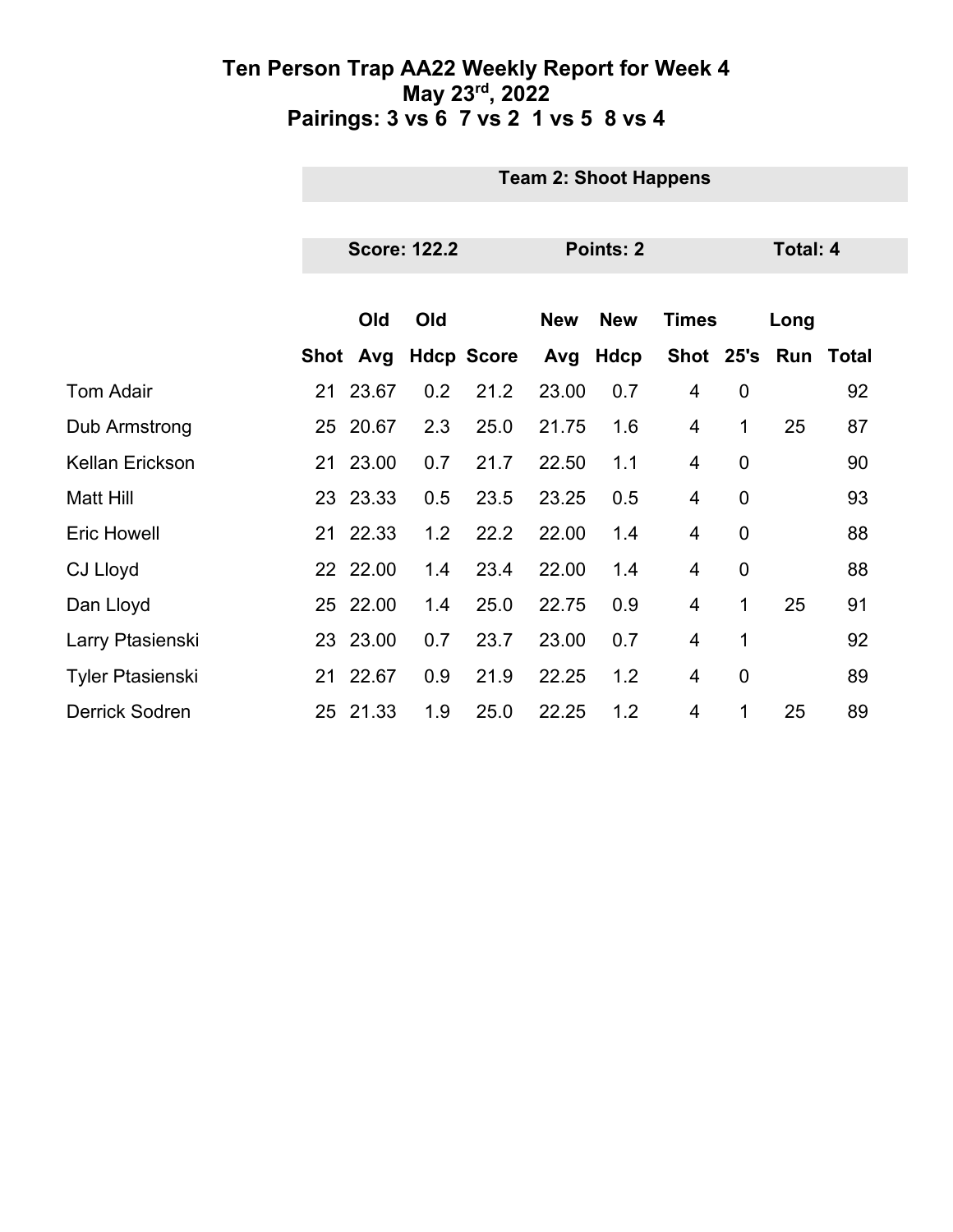|                     | <b>Team 3: Dust Bunnies</b> |                     |                   |            |            |                |                |                 |       |  |
|---------------------|-----------------------------|---------------------|-------------------|------------|------------|----------------|----------------|-----------------|-------|--|
|                     |                             |                     |                   |            |            |                |                |                 |       |  |
|                     |                             | <b>Score: 121.0</b> |                   |            | Points: 2  |                |                | <b>Total: 4</b> |       |  |
|                     |                             |                     |                   |            |            |                |                |                 |       |  |
|                     | Old                         | Old                 |                   | <b>New</b> | <b>New</b> | <b>Times</b>   |                | Long            |       |  |
|                     | Shot Avg                    |                     | <b>Hdcp Score</b> |            | Avg Hdcp   |                |                | Shot 25's Run   | Total |  |
| Jeff Beckman        | 23 21.67                    | 1.6                 | 24.0              | 22.00      | 1.4        | 4              | $\mathbf 0$    |                 | 88    |  |
| <b>Ted Brausen</b>  | 22 21.33                    | 1.9                 | 23.9              | 21.50      | 1.8        | 4              | $\mathbf 0$    |                 | 86    |  |
| <b>Nick Finberg</b> | 23 21.67                    | 1.6                 | 24.0              | 22.00      | 1.4        | 4              | $\overline{0}$ |                 | 88    |  |
| <b>Tom Gallion</b>  | 22 22.33                    | 1.2                 | 23.2              | 22.25      | 1.2        | 4              | $\overline{0}$ |                 | 89    |  |
| Dave Isakson        | 19 21.00                    | 2.1                 | 21.1              | 20.50      | 2.5        | 4              | $\overline{0}$ |                 | 82    |  |
| <b>Austin Lux</b>   | 18 19.00                    | 3.5                 | 21.5              | 18.75      | 3.7        | 4              | $\overline{0}$ |                 | 75    |  |
| Craig Lux           | 25 23.33                    | 0.5                 | 25.0              | 23.75      | 0.2        | $\overline{4}$ | $\overline{2}$ | 25              | 95    |  |
| <b>Jake Mickley</b> | 23 21.33                    | 1.9                 | 24.0              | 21.75      | 1.6        | 4              | $\overline{0}$ |                 | 87    |  |
| *Shawnone Mickley   | 24 22.67                    | 0.9                 | 24.0              | 23.00      | 0.7        | 4              | $\overline{0}$ |                 | 92    |  |
| Nate Vojtech        | 23 24.00                    | 0.0                 | 23.0              | 23.75      | 0.2        | 4              | 1              |                 | 95    |  |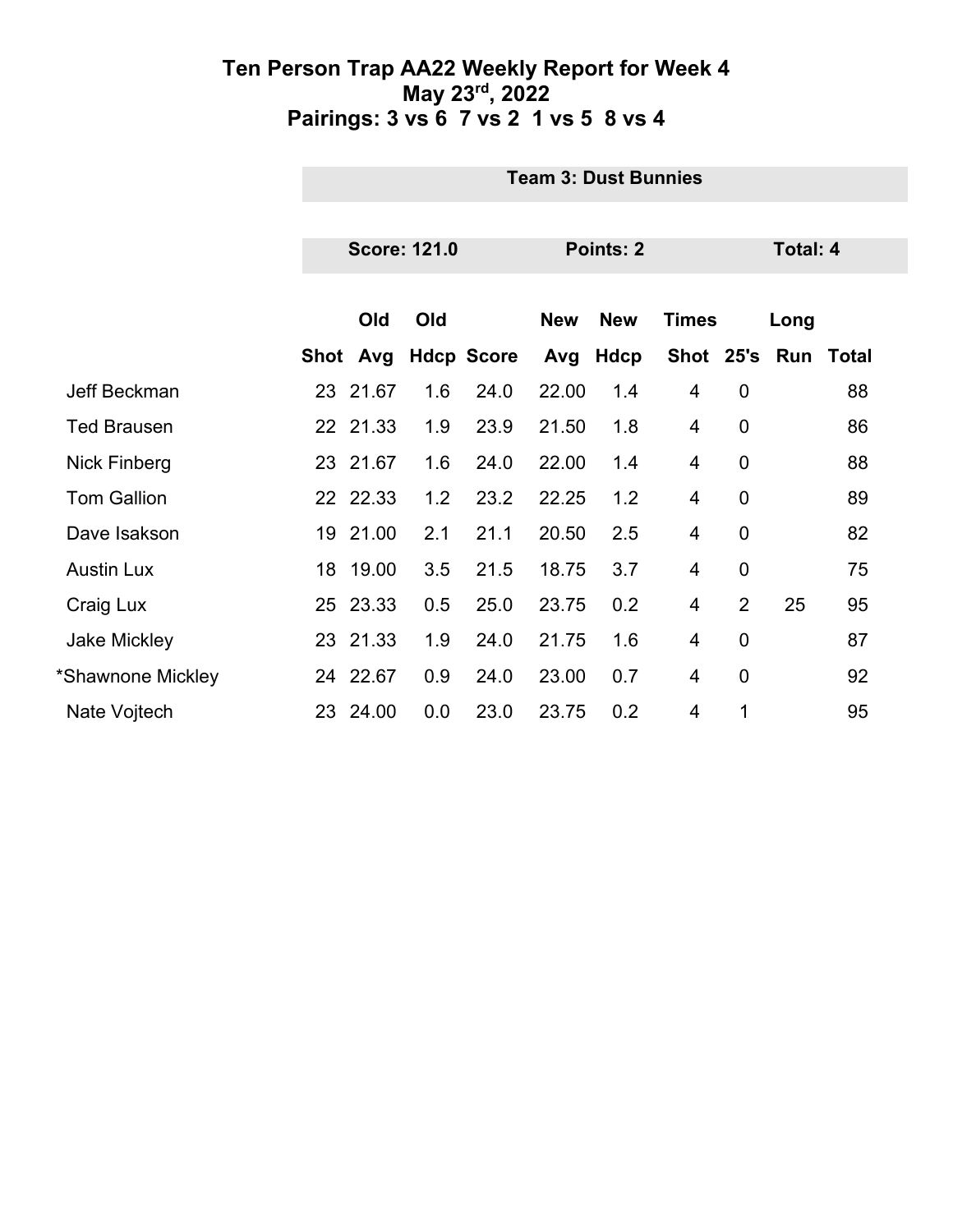|                     |    | Team 4: PVA |                     |                   |            |             |                |                |                     |    |  |
|---------------------|----|-------------|---------------------|-------------------|------------|-------------|----------------|----------------|---------------------|----|--|
|                     |    |             | <b>Score: 120.0</b> |                   |            | Points: 0   |                |                | <b>Total: 0</b>     |    |  |
|                     |    |             |                     |                   |            |             |                |                |                     |    |  |
|                     |    | Old         | Old                 |                   | <b>New</b> | <b>New</b>  | <b>Times</b>   |                | Long                |    |  |
|                     |    | Shot Avg    |                     | <b>Hdcp Score</b> | Avg        | <b>Hdcp</b> |                |                | Shot 25's Run Total |    |  |
| Ron Bloom           |    | 21 22.33    | 1.2                 | 22.2              | 22.00      | 1.4         | $\overline{4}$ | $\mathbf 0$    |                     | 88 |  |
| John Christanson    |    | 19 22.67    | 0.9                 | 19.9              | 21.75      | 1.6         | 4              | $\overline{0}$ |                     | 87 |  |
| Jim Dahlin          |    | 23 18.00    | 4.2                 | 24.0              | 19.25      | 3.3         | 4              | $\mathbf 0$    |                     | 77 |  |
| Craig Eckhoff       |    | 24 23.00    | 0.7                 | 24.0              | 23.25      | 0.5         | 4              | $\overline{0}$ |                     | 93 |  |
| *Doug Eckhoff       |    | 22 21.00    | 2.1                 | 24.0              | 21.25      | 1.9         | 4              | $\mathbf 0$    |                     | 85 |  |
| <b>Steve Meyers</b> |    | 20 22.00    | 1.4                 | 21.4              | 21.50      | 1.8         | 4              | $\mathbf 0$    |                     | 86 |  |
| <b>Jake Olson</b>   | 21 | 23.33       | 0.5                 | 21.5              | 22.75      | 0.9         | 4              | $\mathbf 0$    |                     | 91 |  |
| Karl Olson          | 23 | 18.00       | 4.2                 | 24.0              | 19.25      | 3.3         | 4              | $\mathbf 0$    |                     | 77 |  |
| <b>Scot Poehler</b> | 24 | 20.33       | 2.6                 | 24.0              | 21.25      | 1.9         | 4              | $\overline{0}$ |                     | 85 |  |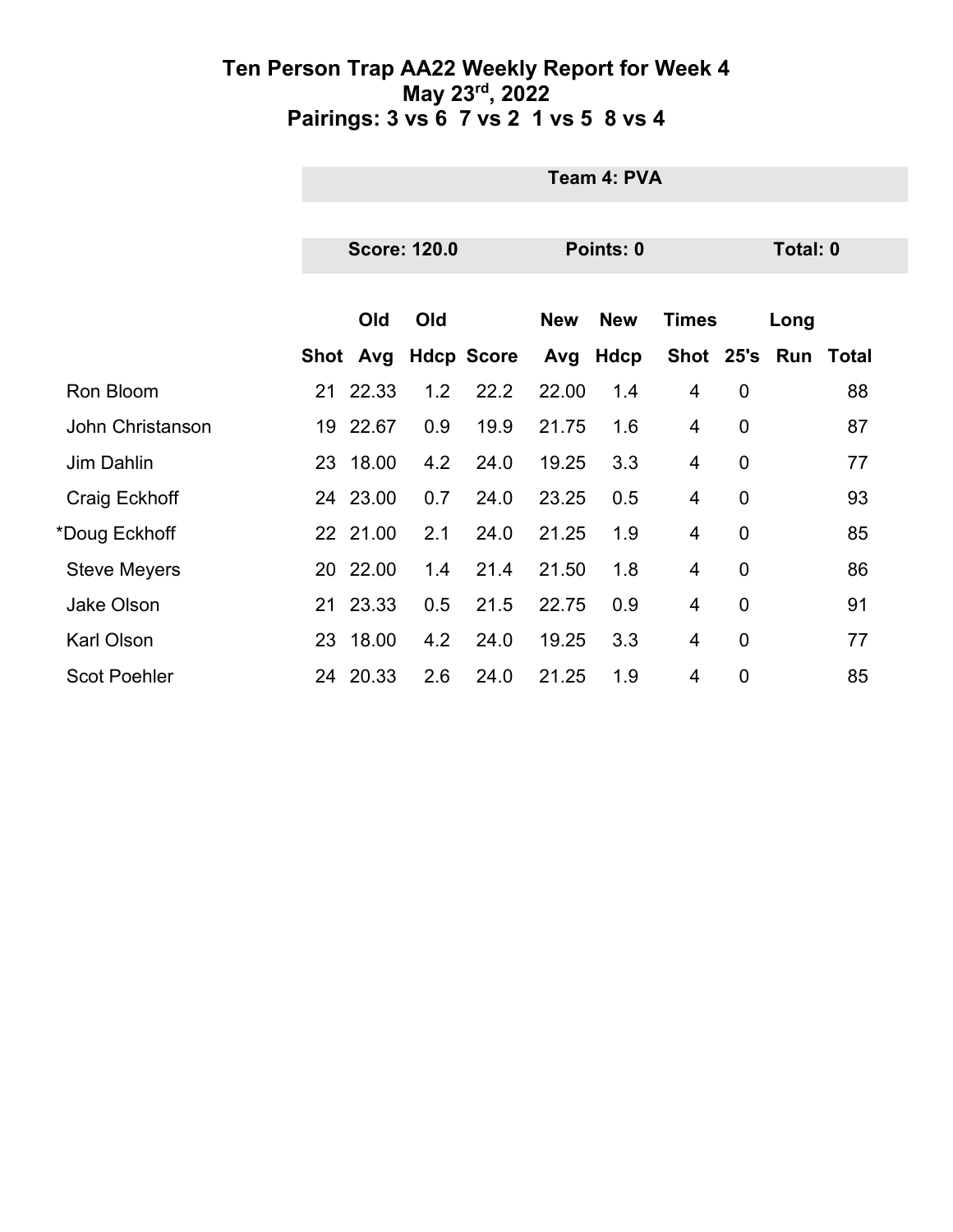|                       | <b>Team 5: Moose Knuckles</b> |          |     |                   |            |            |                |                |      |                |
|-----------------------|-------------------------------|----------|-----|-------------------|------------|------------|----------------|----------------|------|----------------|
|                       |                               |          |     |                   |            |            |                |                |      |                |
|                       | <b>Score: 120.9</b>           |          |     | Points: 0         |            |            |                | Total: 6       |      |                |
|                       |                               |          |     |                   |            |            |                |                |      |                |
|                       |                               | Old      | Old |                   | <b>New</b> | <b>New</b> | <b>Times</b>   |                | Long |                |
|                       |                               | Shot Avg |     | <b>Hdcp Score</b> | Avg        | Hdcp       | Shot 25's      |                | Run  | Total          |
| Jon Danielson         |                               | 21 22.00 | 1.4 | 22.4              | 21.75      | 1.6        | 4              | $\mathbf 0$    |      | 87             |
| <b>Jessie Edwards</b> |                               | 22 24.00 | 0.0 | 22.0              | 23.50      | 0.4        | $\overline{4}$ | 1              |      | 94             |
| *Scott Gierdal        |                               | 23 22.67 | 0.9 | 23.9              | 22.75      | 0.9        | 4              | 1              |      | 91             |
| Matt Jensen           |                               |          |     |                   |            |            | $\overline{0}$ | $\mathbf 0$    |      | $\overline{0}$ |
| Kris Johnson          |                               | 25 24.33 | 0.0 | 25.0              | 24.50      | 0.0        | $\overline{4}$ | $\overline{2}$ | 25   | 98             |
| Max Johnson           |                               |          |     |                   |            |            | $\mathbf 0$    | $\mathbf 0$    |      | $\mathbf 0$    |
| Scott Johnson         |                               | 24 23.67 | 0.2 | 24.0              | 23.75      | 0.2        | 4              | $\overline{0}$ |      | 95             |
| <b>Taylor LaHaise</b> |                               | 18 18.67 | 3.7 | 21.7              | 18.50      | 3.9        | 4              | $\overline{0}$ |      | 74             |
| Dan Robel             |                               | 24 20.00 | 2.8 | 24.0              | 21.00      | 2.1        | 4              | $\mathbf 0$    |      | 84             |
| Pete Theopald         |                               | 23 21.33 | 1.9 | 24.0              | 21.75      | 1.6        | 4              | $\overline{0}$ |      | 87             |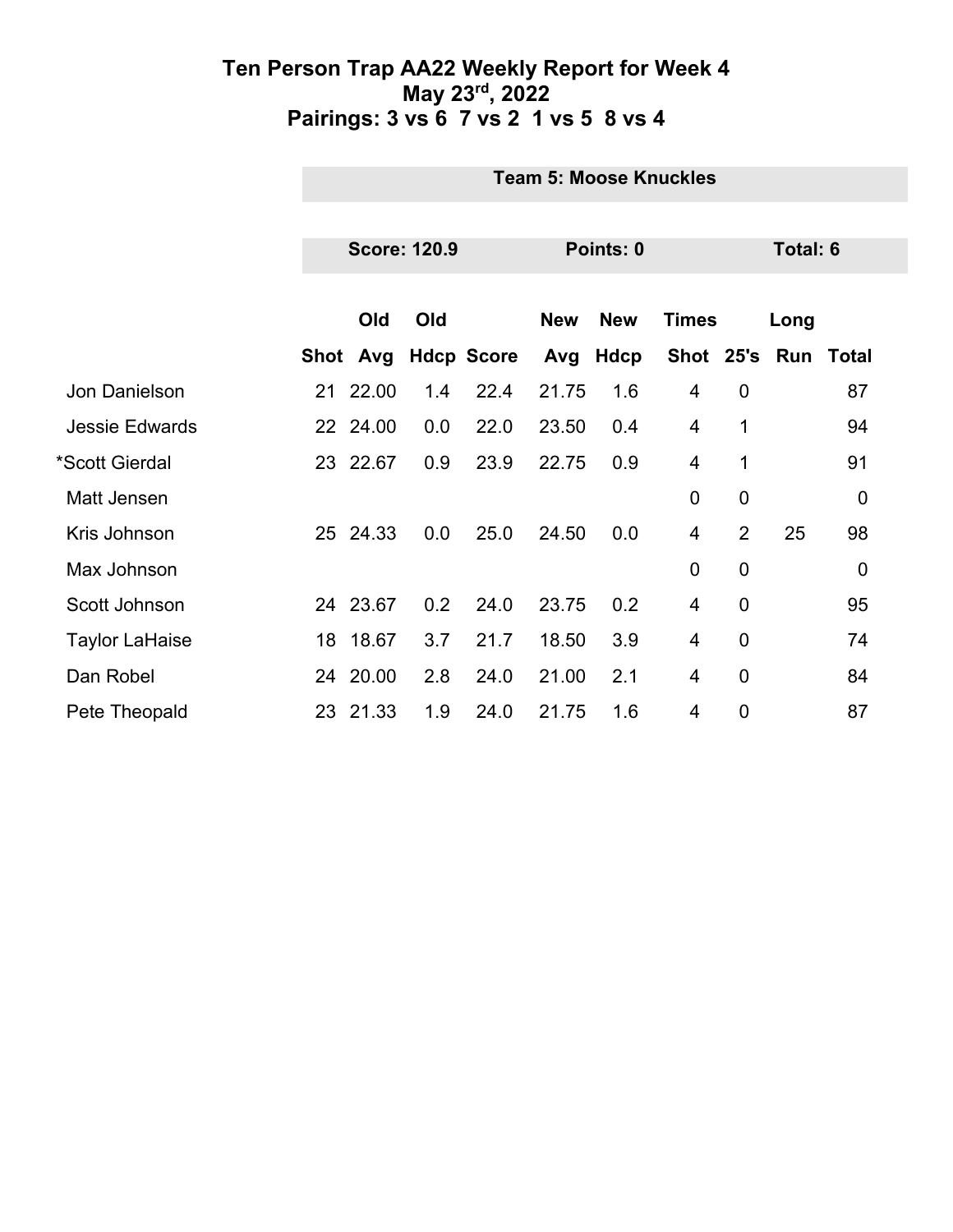|                  | Team 6: Hooze 4x4 |                     |                     |            |            |                |                |          |                  |  |
|------------------|-------------------|---------------------|---------------------|------------|------------|----------------|----------------|----------|------------------|--|
|                  |                   |                     |                     |            |            |                |                |          |                  |  |
|                  |                   | <b>Score: 119.0</b> |                     | Points: 0  |            |                |                | Total: 2 |                  |  |
|                  |                   |                     |                     |            |            |                |                |          |                  |  |
|                  | Old               | Old                 |                     | <b>New</b> | <b>New</b> | <b>Times</b>   |                | Long     |                  |  |
|                  |                   |                     | Shot Avg Hdcp Score | Avg        | Hdcp       | Shot 25's      |                |          | <b>Run Total</b> |  |
| <b>BJ BJ</b>     | 23 24.33          | 0.0                 | 23.0                | 24.00      | 0.0        | 4              | 1              |          | 96               |  |
| Greg Greg        | 23 22.33          | 1.2                 | 24.0                | 22.50      | 1.1        | 4              | $\mathbf 0$    |          | 90               |  |
| Gayle Gruber     | 20 21.00          | 2.1                 | 22.1                | 20.75      | 2.3        | $\overline{4}$ | $\overline{0}$ |          | 83               |  |
| Kevin Lockwood   | 21 19.67          | 3.0                 | 24.0                | 20.00      | 2.8        | $\overline{4}$ | $\mathbf 0$    |          | 80               |  |
| <b>Mick Mick</b> | 21 19.33          | 3.3                 | 24.0                | 19.75      | 3.0        | 4              | $\mathbf 0$    |          | 79               |  |
| Dan Moon         | 24 23.67          | 0.2                 | 24.0                | 23.75      | 0.2        | 4              | 1              |          | 95               |  |
| Jeff Myrmel      | 17 21.00          | 2.1                 | 19.1                | 20.00      | 2.8        | 4              | $\overline{0}$ |          | 80               |  |
| *Jon P           | 21 23.00          | 0.7                 | 21.7                | 22.50      | 1.1        | 4              | $\mathbf 0$    |          | 90               |  |
|                  |                   |                     |                     |            |            |                |                |          |                  |  |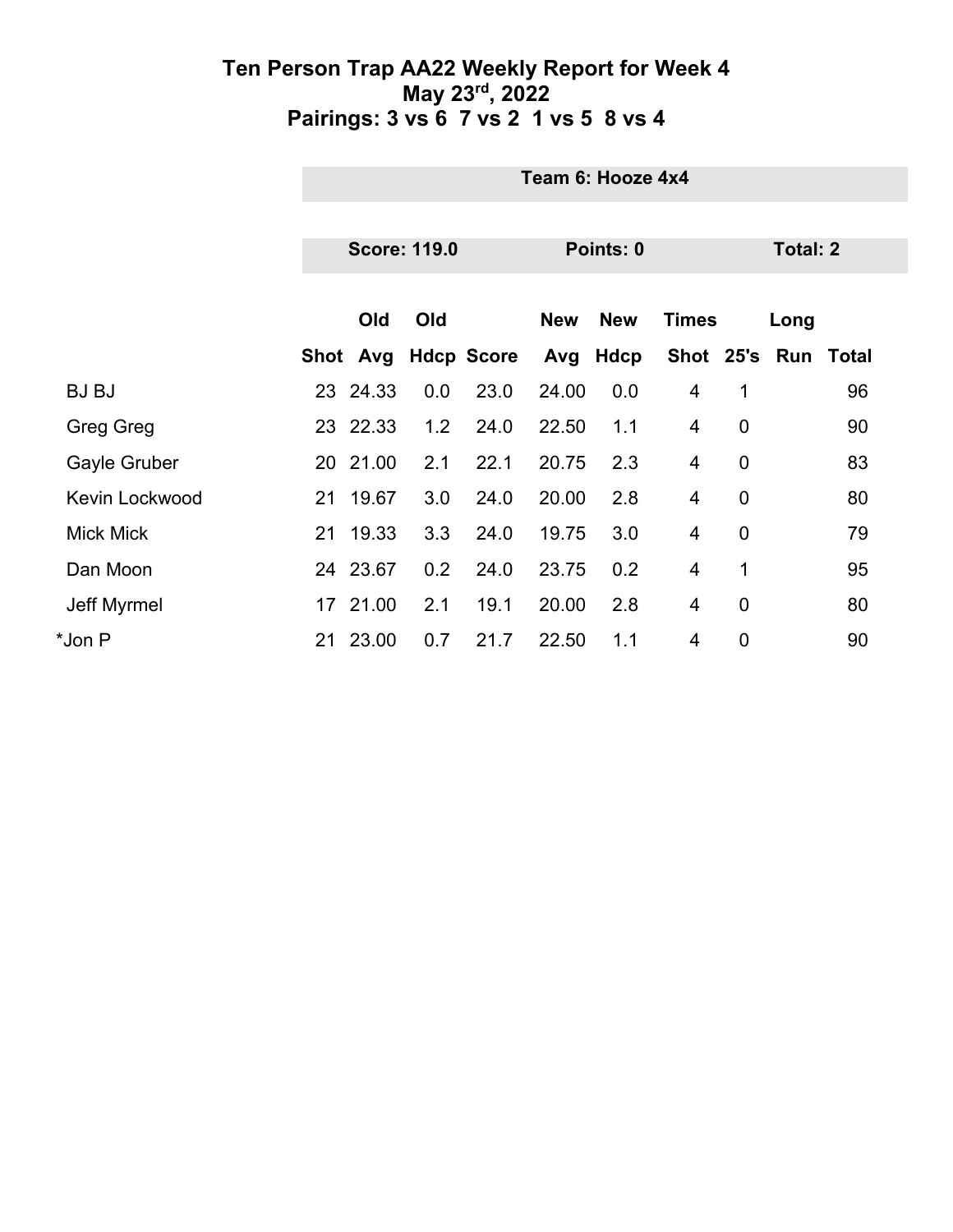|                       | <b>Team 7: Gunners</b> |          |     |                   |            |            |                |                 |      |                     |
|-----------------------|------------------------|----------|-----|-------------------|------------|------------|----------------|-----------------|------|---------------------|
|                       |                        |          |     |                   |            |            |                |                 |      |                     |
|                       | <b>Score: 121.0</b>    |          |     | Points: 0         |            |            |                | <b>Total: 4</b> |      |                     |
|                       |                        |          |     |                   |            |            |                |                 |      |                     |
|                       |                        | Old      | Old |                   | <b>New</b> | <b>New</b> | <b>Times</b>   |                 | Long |                     |
|                       |                        | Shot Avg |     | <b>Hdcp Score</b> |            | Avg Hdcp   |                |                 |      | Shot 25's Run Total |
| Chas Chas             |                        | 23 21.67 | 1.6 | 24.0              | 22.00      | 1.4        | $\overline{4}$ | $\overline{0}$  |      | 88                  |
| <b>Eric Fust</b>      |                        | 19 21.00 | 2.1 | 21.1              | 20.50      | 2.5        | 4              | $\overline{0}$  |      | 82                  |
| Jon Gruhlke           |                        | 21 19.33 | 3.3 | 24.0              | 19.75      | 3.0        | $\overline{4}$ | $\mathbf 0$     |      | 79                  |
| *Josh Hogoboom        |                        | 24 24.00 | 0.0 | 24.0              | 24.00      | 0.0        | 4              | $\overline{0}$  |      | 96                  |
| <b>Chris Moore</b>    |                        | 25 25.00 | 0.0 | 25.0              | 25.00      | 0.0        | 4              | 4               | 100  | 100                 |
| <b>Dean Riveness</b>  |                        | 24 24.33 | 0.0 | 24.0              | 24.25      | 0.0        | $\overline{4}$ | 1               |      | 97                  |
| <b>Brian Simonson</b> |                        | 20 24.00 | 0.0 | 20.0              | 23.00      | 0.7        | 4              | $\mathbf 0$     |      | 92                  |
| Tom Stutelberg        |                        | 13 18.67 | 3.7 | 16.7              | 17.25      | 4.7        | $\overline{4}$ | $\overline{0}$  |      | 69                  |
| <b>Scott Wallick</b>  |                        | 22 22.33 | 1.2 | 23.2              | 22.25      | 1.2        | 4              | $\mathbf 0$     |      | 89                  |

|  | Team 8: League average |                     |                     |  |                              |       |             |          |  |
|--|------------------------|---------------------|---------------------|--|------------------------------|-------|-------------|----------|--|
|  |                        |                     |                     |  |                              |       |             |          |  |
|  |                        | <b>Score: 120.7</b> |                     |  | Points: 2                    |       |             | Total: 4 |  |
|  |                        |                     |                     |  |                              |       |             |          |  |
|  | Old                    | Old                 |                     |  | New New                      | Times |             | Long     |  |
|  |                        |                     | Shot Avg Hdcp Score |  | Avg Hdcp Shot 25's Run Total |       |             |          |  |
|  |                        |                     |                     |  |                              | 0     | $\mathbf 0$ |          |  |

Super Shooters: Josey Wales 50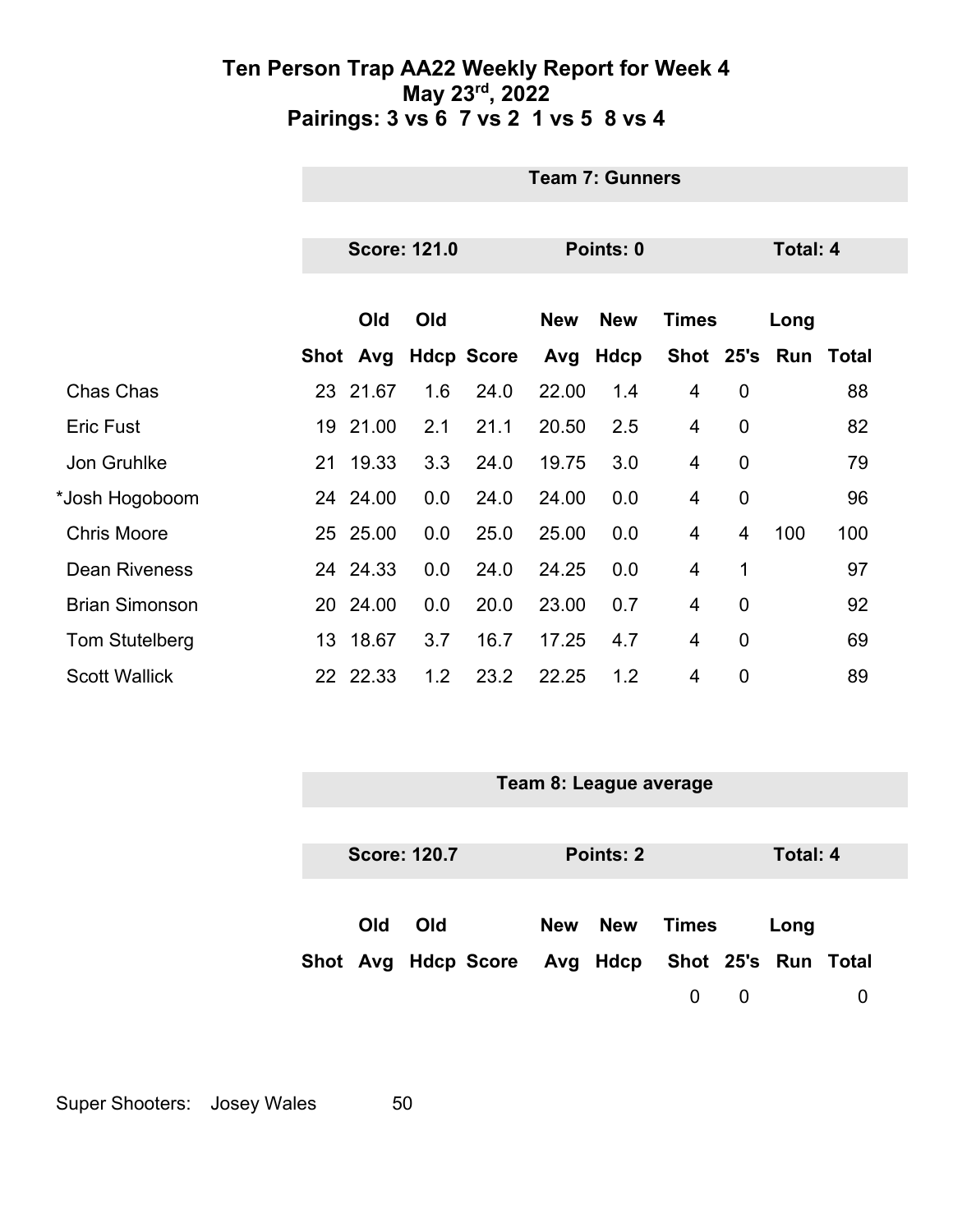| Ten Person Trap AA22 Weekly Report for Week 4 |                                       | May 23rd, 2022 |  |  |
|-----------------------------------------------|---------------------------------------|----------------|--|--|
|                                               | Pairings: 3 vs 6 7 vs 2 1 vs 5 8 vs 4 |                |  |  |
| Dub Armstrong                                 | 25                                    |                |  |  |
| Dan Lloyd                                     | 25                                    |                |  |  |
| Derrick Sodren                                | 25                                    |                |  |  |
| Craig Lux                                     | 25                                    |                |  |  |
| Kris Johnson                                  | 25                                    |                |  |  |
| Chris Moore                                   | 100                                   |                |  |  |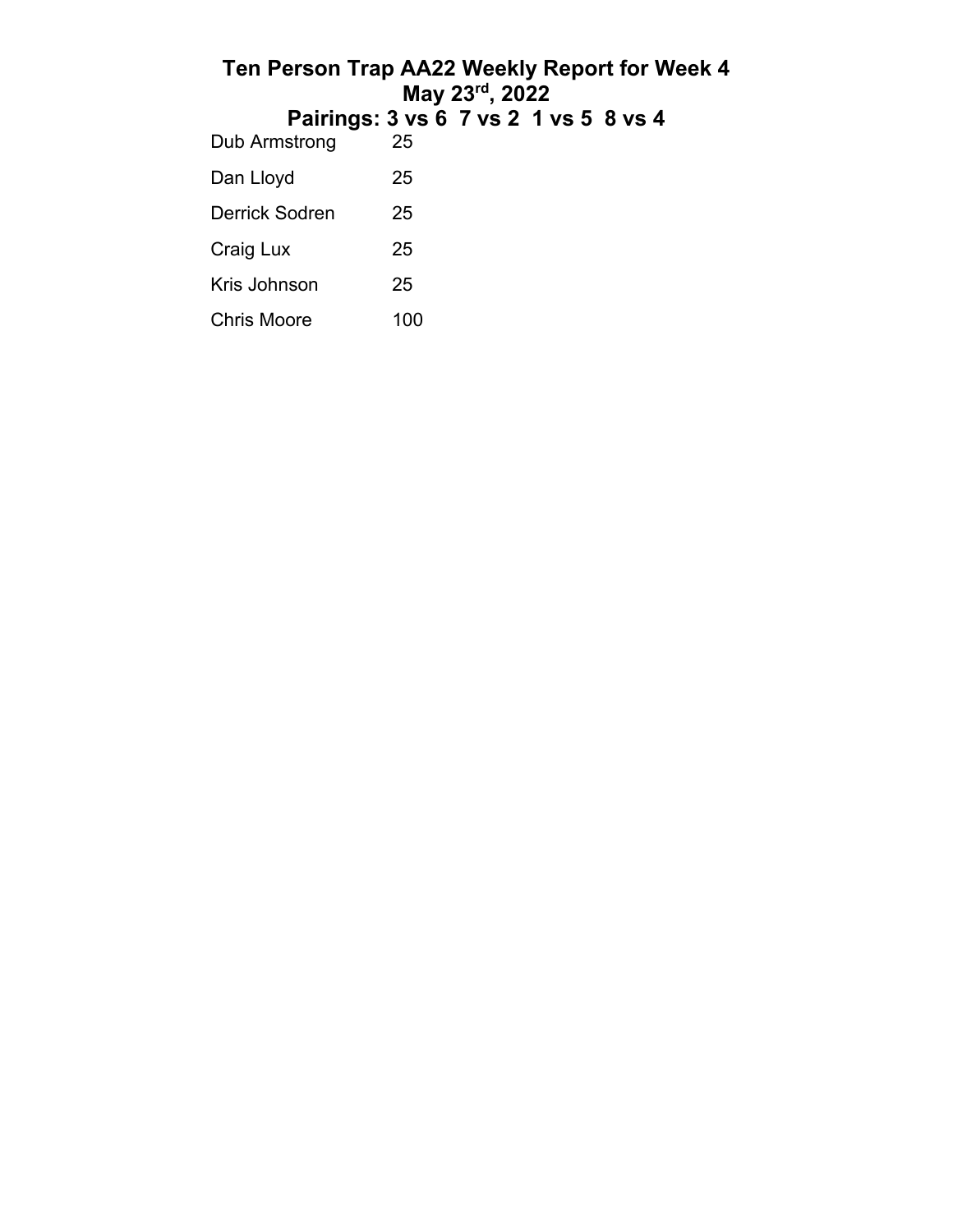## **Ten Person Trap AA22 Team Standings through week 4**

| Team 1 | <b>Honey Badgers</b>  | 8.0 |
|--------|-----------------------|-----|
| Team 8 | League average        | 4.0 |
| Team 5 | <b>Moose Knuckles</b> | 6.0 |
| Team 3 | <b>Dust Bunnies</b>   | 4.0 |
| Team 2 | <b>Shoot Happens</b>  | 4.0 |
| Team 7 | <b>Gunners</b>        | 4.0 |
| Team 6 | Hooze 4x4             | 2.0 |
| Team 4 | <b>PVA</b>            | 0.0 |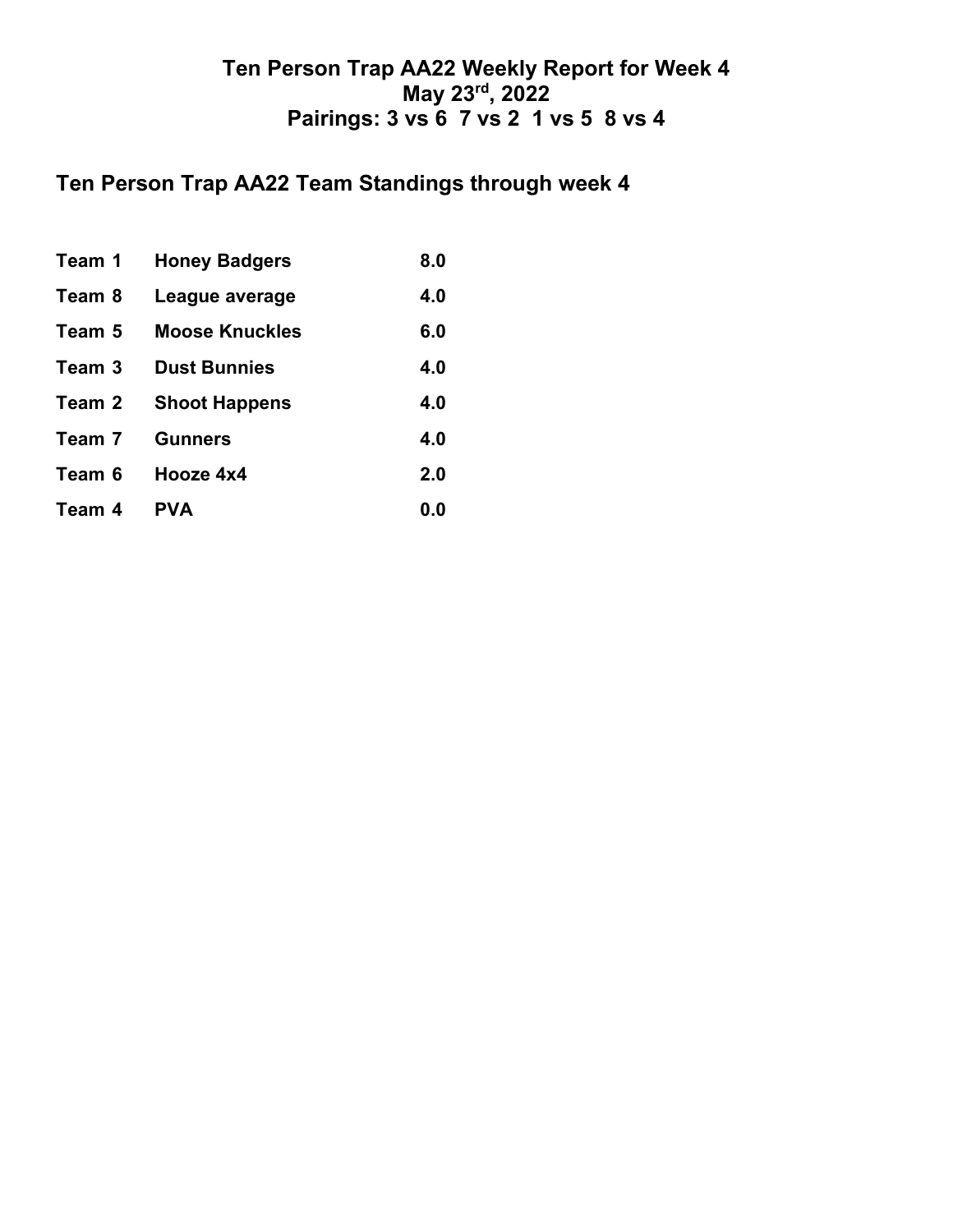# **Ten Person Trap AA 2022 Total Target Leaders Through Week 4**

| Shooter                 | Total |       |   | Avg Rounds Straights Team |                       |
|-------------------------|-------|-------|---|---------------------------|-----------------------|
|                         |       |       |   |                           |                       |
| <b>Chris Moore</b>      | 100   | 25.00 | 4 | 4                         | <b>Gunners</b>        |
| Kris Johnson            | 98    | 24.50 | 4 | 2                         | <b>Moose Knuckles</b> |
| <b>Ron DeSantis</b>     | 97    | 24.25 | 4 | 2                         | <b>Honey Badgers</b>  |
| <b>Josey Wales</b>      | 97    | 24.25 | 4 | $\overline{2}$            | <b>Honey Badgers</b>  |
| <b>Dean Riveness</b>    | 97    | 24.25 | 4 | 1                         | <b>Gunners</b>        |
| <b>BJ BJ</b>            | 96    | 24.00 | 4 | $\mathbf 1$               | Hooze 4x4             |
| Josh Hogoboom           | 96    | 24.00 | 4 | 0                         | <b>Gunners</b>        |
| <b>Buford T Justice</b> | 95    | 23.75 | 4 | $\boldsymbol{0}$          | <b>Honey Badgers</b>  |
| Craig Lux               | 95    | 23.75 | 4 | $\overline{2}$            | <b>Dust Bunnies</b>   |
| Nate Vojtech            | 95    | 23.75 | 4 | 1                         | <b>Dust Bunnies</b>   |
| Scott Johnson           | 95    | 23.75 | 4 | 0                         | <b>Moose Knuckles</b> |
| Dan Moon                | 95    | 23.75 | 4 | $\mathbf 1$               | Hooze 4x4             |
| <b>Jessie Edwards</b>   | 94    | 23.50 | 4 | 1                         | <b>Moose Knuckles</b> |
| <b>Matt Hill</b>        | 93    | 23.25 | 4 | 0                         | <b>Shoot Happens</b>  |
| <b>Shawnone Mickley</b> | 92    | 23.00 | 4 | 0                         | <b>Dust Bunnies</b>   |
| Derek Muhl              | 92    | 23.00 | 4 | 0                         | <b>Honey Badgers</b>  |
| <b>Tom Adair</b>        | 92    | 23.00 | 4 | 0                         | <b>Shoot Happens</b>  |
| <b>Kevin Bubbers</b>    | 92    | 23.00 | 4 | 0                         | <b>Honey Badgers</b>  |
| <b>Brian Simonson</b>   | 92    | 23.00 | 4 | 0                         | <b>Gunners</b>        |
| Larry Ptasienski        | 92    | 23.00 | 4 | 1                         | <b>Shoot Happens</b>  |
| <b>Jack Paladin</b>     | 92    | 23.00 | 4 | 1                         | <b>Honey Badgers</b>  |
| Dan Lloyd               | 91    | 22.75 | 4 | $\mathbf 1$               | <b>Shoot Happens</b>  |
| <b>Wyatt Earp</b>       | 91    | 22.75 | 4 | $\mathbf{1}$              | <b>Honey Badgers</b>  |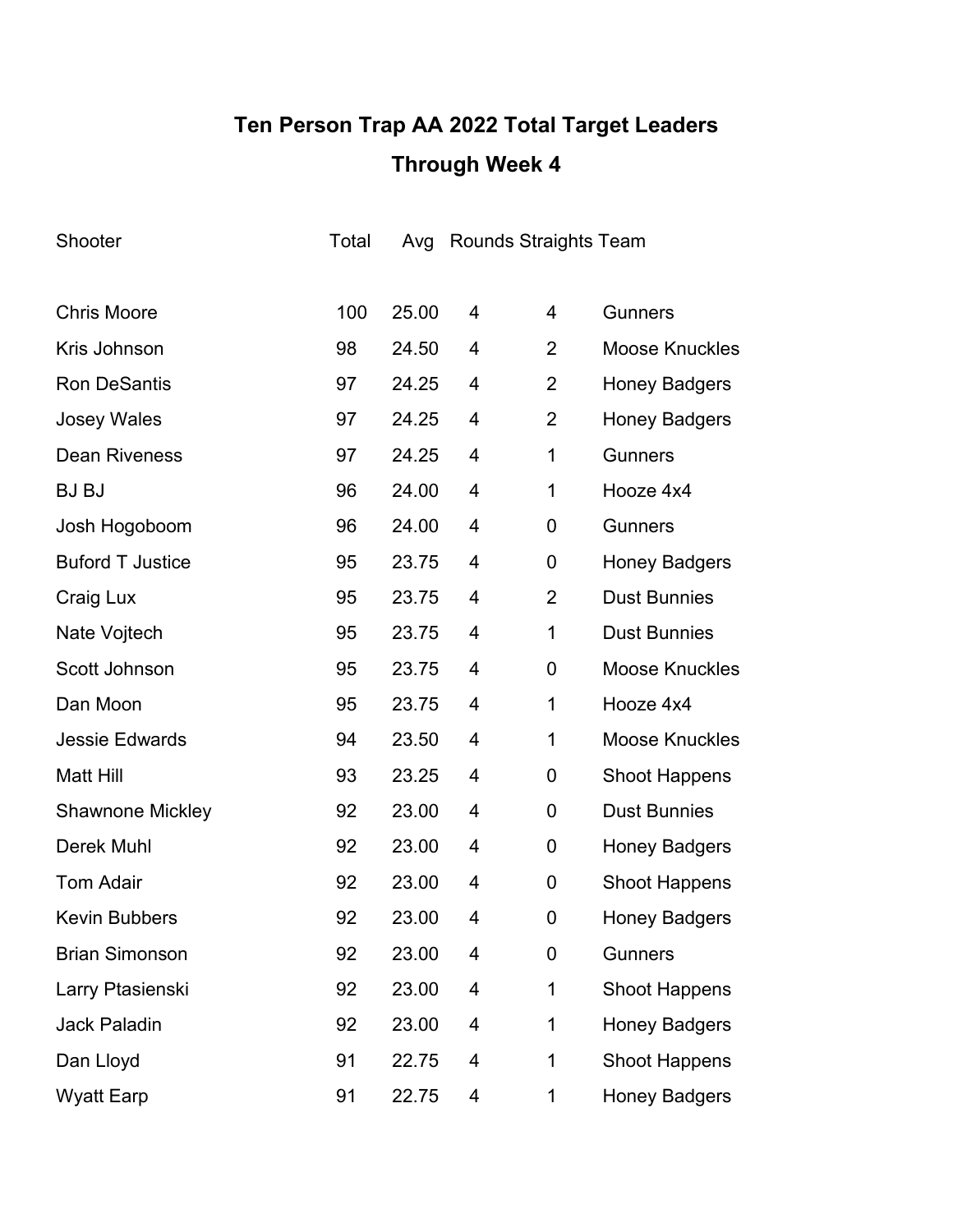| <b>Scott Gierdal</b>    | 91 | 22.75 | 4 | 1           | <b>Moose Knuckles</b> |
|-------------------------|----|-------|---|-------------|-----------------------|
| <b>Jake Olson</b>       | 91 | 22.75 | 4 | 0           | <b>PVA</b>            |
| <b>Kellan Erickson</b>  | 90 | 22.50 | 4 | 0           | <b>Shoot Happens</b>  |
| <b>Greg Greg</b>        | 90 | 22.50 | 4 | 0           | Hooze 4x4             |
| Jon P                   | 90 | 22.50 | 4 | 0           | Hooze 4x4             |
| <b>Derrick Sodren</b>   | 89 | 22.25 | 4 | 1           | <b>Shoot Happens</b>  |
| <b>Tyler Ptasienski</b> | 89 | 22.25 | 4 | 0           | <b>Shoot Happens</b>  |
| <b>William Munny</b>    | 89 | 22.25 | 4 | 0           | <b>Honey Badgers</b>  |
| <b>Scott Wallick</b>    | 89 | 22.25 | 4 | 0           | <b>Gunners</b>        |
| Lonnie Hoffbeck         | 89 | 22.25 | 4 | 1           | <b>Honey Badgers</b>  |
| <b>Tom Gallion</b>      | 89 | 22.25 | 4 | $\mathbf 0$ | <b>Dust Bunnies</b>   |
| <b>Eric Howell</b>      | 88 | 22.00 | 4 | 0           | <b>Shoot Happens</b>  |
| <b>CJ Lloyd</b>         | 88 | 22.00 | 4 | 0           | <b>Shoot Happens</b>  |
| Nick Finberg            | 88 | 22.00 | 4 | 0           | <b>Dust Bunnies</b>   |
| Ron Bloom               | 88 | 22.00 | 4 | 0           | <b>PVA</b>            |
| Chas Chas               | 88 | 22.00 | 4 | 0           | <b>Gunners</b>        |
| Jon Danielson           | 87 | 21.75 | 4 | 0           | <b>Moose Knuckles</b> |
| Dub Armstrong           | 87 | 21.75 | 4 | $\mathbf 1$ | <b>Shoot Happens</b>  |
| John Christanson        | 87 | 21.75 | 4 | 0           | <b>PVA</b>            |
| Pete Theopald           | 87 | 21.75 | 4 | 0           | <b>Moose Knuckles</b> |
| <b>Jake Mickley</b>     | 87 | 21.75 | 4 | 0           | <b>Dust Bunnies</b>   |
| Jeff Beckman            | 87 | 21.75 | 4 | 0           | <b>Dust Bunnies</b>   |
| <b>Tony Caspers</b>     | 86 | 21.50 | 4 | 0           | <b>Honey Badgers</b>  |
| <b>Steve Meyers</b>     | 86 | 21.50 | 4 | 0           | <b>PVA</b>            |
| <b>Ted Brausen</b>      | 86 | 21.50 | 4 | 0           | <b>Dust Bunnies</b>   |
| Doug Eckhoff            | 85 | 21.25 | 4 | 0           | <b>PVA</b>            |
| Dan Robel               | 84 | 21.00 | 4 | 0           | <b>Moose Knuckles</b> |
| Gayle Gruber            | 83 | 20.75 | 4 | 0           | Hooze 4x4             |